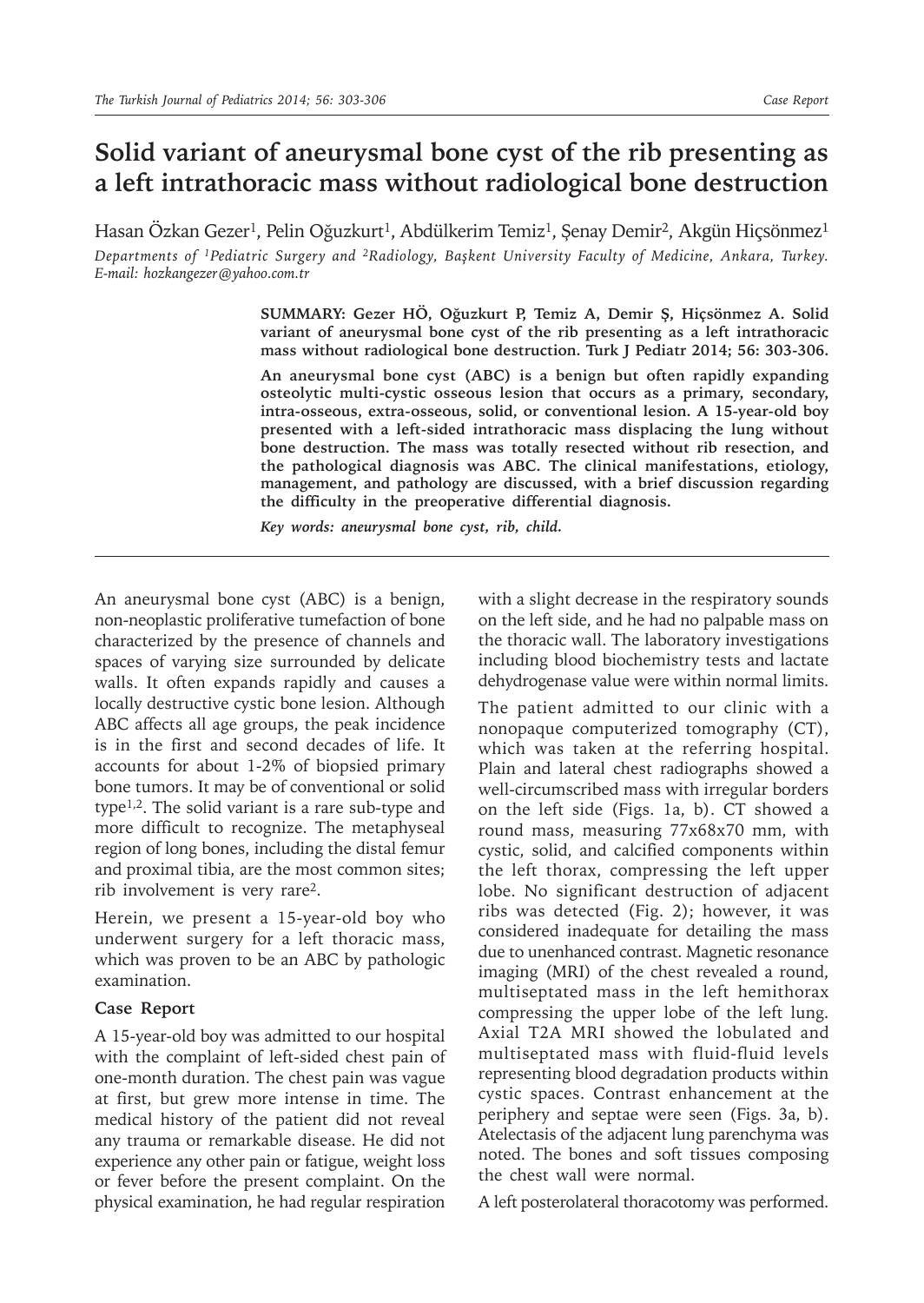An 8x7 cm, hard, lobulated, well- circumscribed mass was seen adhered to the inner surface of the fourth and fifth ribs, intercostal muscles, and parietal pleura. The mass was loosely adhered to the visceral pleura but did not invade the lung parenchyma. Atelectasis of the adjacent lung parenchyma was noted. The mass was excised en bloc without bone resection, but the periosteum was injured during the excision of the mass.

Macroscopically, an irregular soft tissue mass was seen. A thin fibrous capsule was seen on the outer surface of the nodular mass. On cross-section of the mass, blood- and mucinfilled cystic areas with peripheral calcifications were seen. The microscopic examination demonstrated multiple blood-filled cavernous spaces separated and surrounded by fibrous connective tissue, multinucleated osteoclastic giant cells, and well-developed vascular spaces with hemorrhages in the septae lining the cystic spaces (Fig. 4). At the periphery of the mass, inflammatory and osteoclastic cells were seen. There were focal areas of calcification and osteoid. No malignant component was observed and the surgical margins were free. These pathological findings were consistent with solid ABC. The patient was discharged after an uneventful one-week postoperative course. During the two-year follow-up, the patient did not experience any complaints and the chest radiographs did not show any lytic rib lesions.

## **Discussion**

Rib tumors are rare entities in the pediatric population; however, a significant number of rib lesions are malignant<sup>3</sup>. Benign primary tumors of the ribs, such as fibrous



**Fig. 1a, b.** Plain and lateral chest radiographs showed a well-circumscribed mass with irregular borders on the left.

dysplasia (30%), enchondroma (2.8-12.2%), osteochondroma (2.7-8.5%), Langerhans cell histiocytosis (eosinophilic granuloma), osteoid osteoma (1-1.4%), ABC (1-2%), osteoblastoma (0.9%), giant cell tumor (0.5-1.4%), and cystic angiomatosis<sup>4</sup> are rare, comprising 5-7% of all primary bone neoplasms. It is also difficult to distinguish these diseases radiologically. Although mesenchymal hamartoma typically presents prenatally or within six months of age as an extrapleural mass arising from the ribs, it should be considered in the differential diagnosis of ABC with consideration of the age of the patient<sup>5</sup>. Precise diagnosis is made only by pathological examination.

The most perplexing subject in the presented patient is the absence of a lytic rib lesion accompanying the intrathoracic mass in the radiological images; therefore, ABC of the rib was not considered initially in the differential diagnosis.

Aneurysmal bone cyst (ABC) was first described by Jaffe and Liechtenstein in 1942 and accounts for only  $1.3\%$  of all bone tumors<sup>6</sup>. It is an expanding osteolytic bone lesion consisting of blood-filled spaces that are separated by connective tissue septae containing trabeculae of bone or osteoid tissue and osteoclast type giant cells7. In 1983, Sanerkin et al.8 described a variant of ABC in which the predominant histological features were solid, and they used the term "solid variant of aneurysmal bone cyst"



**Fig. 2.** Computed tomography (CT) showed a round mass, measuring 77x68x70mm, with cystic, solid, and calcified components within the left thorax compressing the left upper lobe; no significant destruction of adjacent ribs was detected.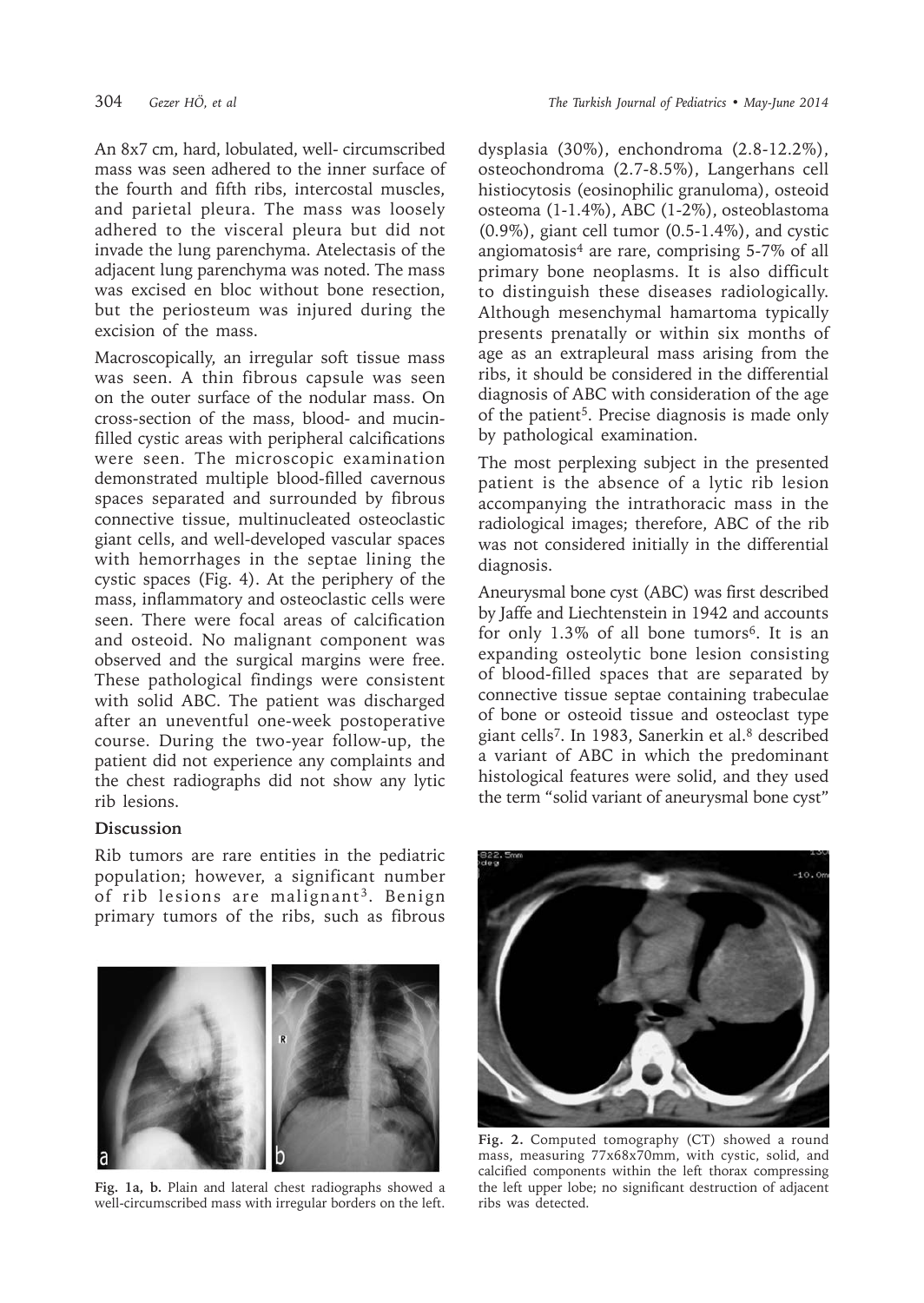

**Fig. 3 a, b.** Magnetic resonance imaging (MRI) of the chest revealed a round, multiseptated mass in the left hemithorax compressing the upper lobe of the left lung. Axial T2A MRI showed the lobulated and multiseptated mass with fluidfluid levels representing blood degradation products within cystic spaces (Fig. 3a); contrast enhancement at the periphery and septae were seen after intravenous contrast administration (Fig. 3b). Atelectasis of the adjacent lung parenchyma was noted. The bones and soft tissues of the chest wall were normal.



**Fig. 4.** Cystic spaces containing red blood cells separated by septae and composed of spindle-shaped fibroblastic cells and multinucleated giant cells are shown.

(ABCs) to describe it. Histopathologically, it is a non-neoplastic bone lesion<sup>6</sup>. It may involve any bone, mostly the spine and long bones, but localization in the ribs is unusual, involving 2.7% of all cases<sup>9</sup>. ABC is predominantly a disease of the first three decades of life, and occurs equally in both sexes<sup>10</sup>.

The etiology of ABC is unknown, but circulatory disturbances and trauma have been proposed to be factors in the pathogenesis<sup>10</sup>. The medical history of our patient did not reveal any trauma or remarkable disease. They may originate

as a localized arteriovenous malformation, and may have a pre-existing lesion such as fibrous dysplasia, nonossifying fibroma, giant cell tumor, osteoblastoma, angioma and chondroblastoma, or chondromyxoid fibroma4, and in the presence of such a lesion, it is designated as 'secondary ABC'. If a pre-existing lesion is not identified, then it is classified as 'primary ABC', as defined in our case.

The most common symptoms in a patient with ABC of the rib are chest pain (46%), swelling of the chest (21%), dyspnea (7%), paraplegia (7%), and pathologic fractures (2%), similar to all chest wall tumors<sup>10</sup>. Our patient had only chest pain, which was intermittent and vague at first, but had gradually increased and became more intense over a period of one month. There was no respiratory distress.

Although the radiological appearance of ABC of the rib is not specific enough to establish a definite diagnosis, the typical radiological features are a purely lytic, eccentric, expansile, and sharply circumcised lesion, which usually arises in the metaphysis<sup>11</sup>. CT and MRI are useful in the diagnosis. MRI typically demonstrates a lobulated, multiseptated lesion with fluid-fluid levels and blood degradation products surrounded by a thin, well-defined low signal intensity rim on both T1- and T2 weighted images. Fluid-fluid levels may also